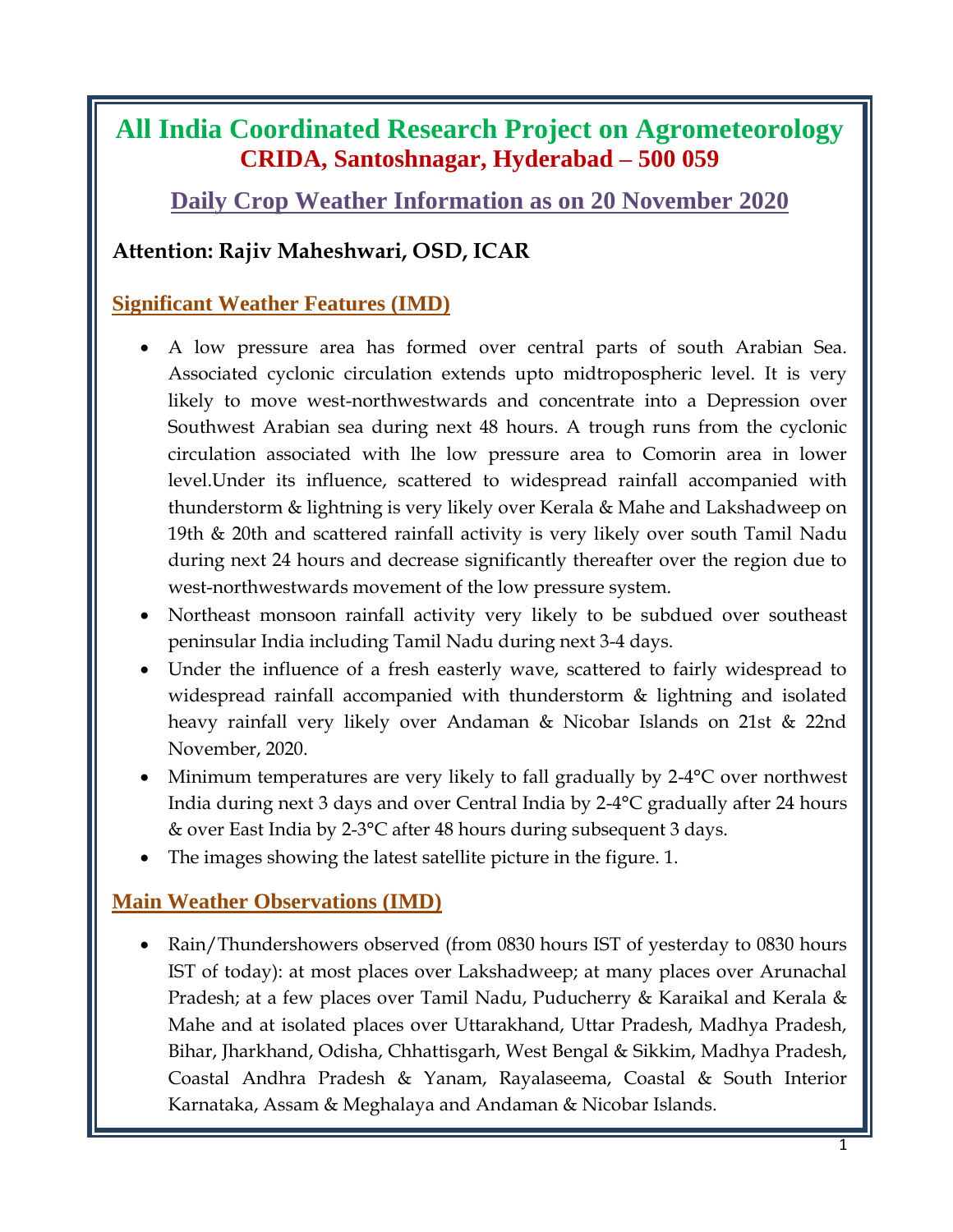- Thunderstorm (from 0830 hours IST of yesterday to 0830 hours IST of today): at isolated places over Chhattisgarh, Coastal Karnataka, Lakshadweep and Tamil Nadu, Puducherry & Karaikal.
- Heavy rainfall recorded at isolated places over Tamil Nadu, Puducherry & Karaikal.
- Maximum Temperature Departures as on 18-11-2020: Maximum temperatures were appreciably above normal (3.1°C to 5.0°C) at most places over Odisha & Vidarbha; at a few places over Madhya Pradesh and Andaman & Nicobar Islands; at isolated places over Chhattisgarh; above normal (1.6°C to 3.0°C) at most places over Madhya Maharashtra, Marathawada; at many places over Konkan & Goa, Gangetic West Bengal, Jharkhand, Coastal & North Interior Karnataka, Telangana and at isolated places over Tamil Nadu, Puducherry & Karaikal, Coastal Andhra Pradesh, Gujarat State and Assam & Meghalaya. They were Markedly below normal (- 5.1°C and less) at a few places over Haryana, Chandigarh & Delhi, and at isolated places over West Rajasthan; appreciably below normal (-3.1°C to - 5.0°C) at many places over East Rajasthan and Punjab; at a few places over Saurashtra & Kutch and West Uttar Pradesh and at isolated places over Gujarat Region and East Uttar Pradesh; below normal  $(-1.6^{\circ}C)$  to  $-3.0^{\circ}C$  at most place over Jammu & Kashmir, Ladakh, Gilgit-Baltistan & Muzaffarabad; at a few places over Sub-Himalayan West Bengal & Sikkim and Assam & Meghalaya and at isolated places over Uttarakhand, Bihar, Jharkhand and Arunachal Pradesh and near normal over rest parts of the country. Yesterday, the highest maximum temperature of 36.2°C was reported at Jalgoan (Madhya Maharashtra).
- Minimum Temperature Departures as on 19-11-2020: Minimum temperatures are appreciably above normal (3.1°C to 5.0°C) at most places over Madhya Pradesh, Jharkhand and Madhya Maharashtra; at many places over Marathawada; at a few places over Andaman & Nicobar Islands and Assam & Meghalaya; above normal (1.6°C to 3.0°C) at most places over Odisha, Konkan & Goa and Coastal & North Interior Karnataka; at many places over East Uttar Pradesh, Gangetic West Bengal, Bihar, Chhattisgarh, East Rajasthan, Telangana, South Interior Karnataka, Rayalaseema and Coastal Andhra Pradesh & Yanam; at a few places over Tamil Nadu, Puducherry & Karaikal and at isolated places over Kerala & Mahe and West Uttar Pradesh. They are below normal  $(-1.6^{\circ}\text{C})$  to  $-3.0^{\circ}\text{C}$ ) at most places over Haryana, Chandigarh & Delhi; at many places over West Rajasthan and Saurashtra & Kutch; at a few places over Jammu & Kashmir, Ladakh, Gilgit-Baltistan & Muzaffarabad and Himachal Pradesh and are near normal over rest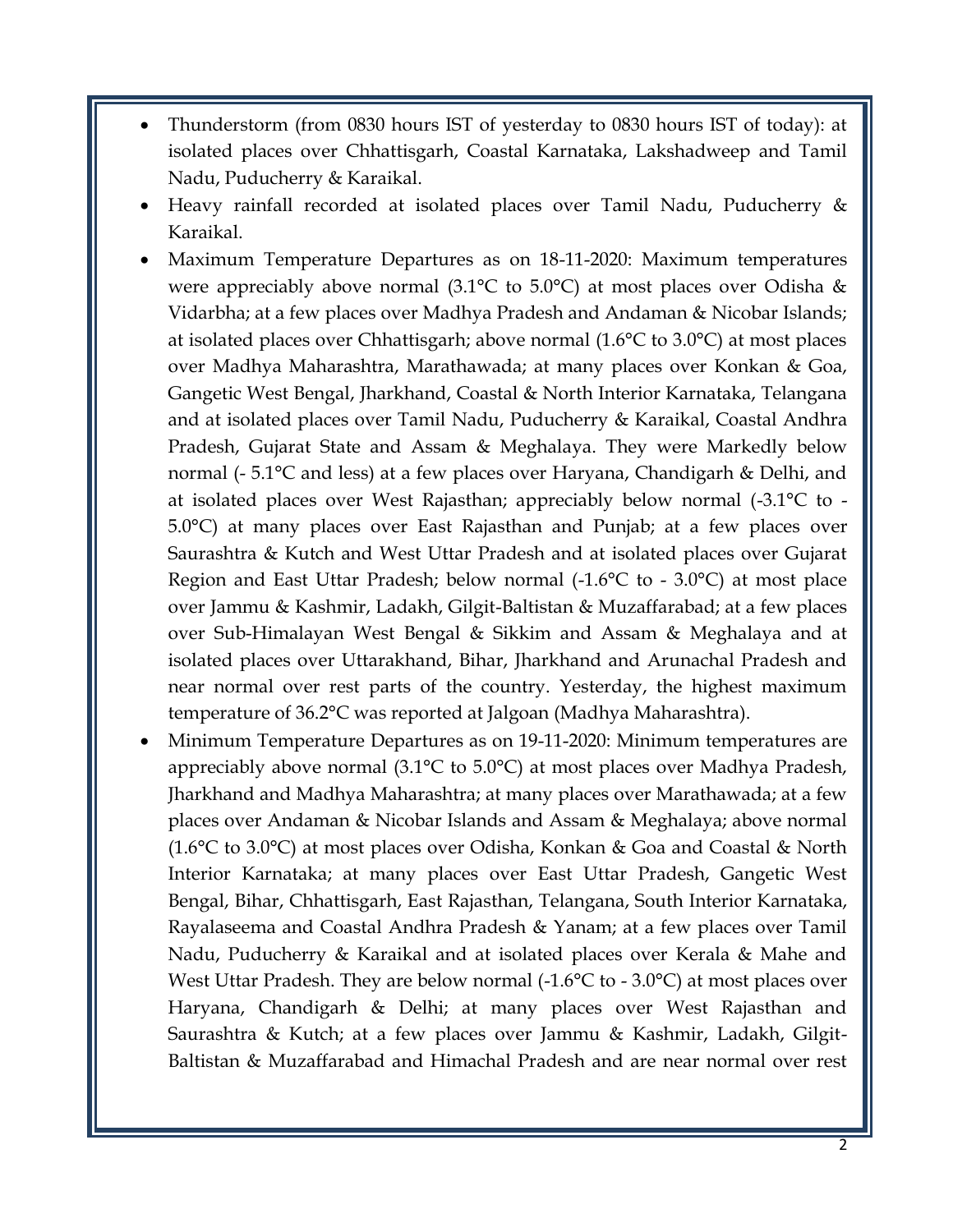parts of the country. Today, the lowest minimum temperature of 6.6°C reported at Churu ( West Rajasthan) over the plains of the country.

### **Weather Warning during the next 5 days (IMD)**

- 19 November (Day 1): Thunderstorm with lightning very likely at isolated places over West Madhya Pradesh, Bihar, Jharkhand, Gangetic West Bengal, Kerala & Mahe, Tamil Nadu, Puducherry & Karaikal and Lakshadweep. Squally weather (wind speed reaching 40-50 kmph gusting to 60 kmph) very likely to prevail over Southeast and adjoining Eastcentral & Southwest Arabian Sea, Lakshadweep area and along and off Kerala coast. Fishermen are advised not to venture into these areas.
- 20 November (Day 2): Thunderstorm with lightning & hail very likely at isolated places over Arunachal Pradesh and with lightning at isolated places over Assam & Meghalaya, Kerala & Mahe and Lakshadweep. Squally weather (wind speed reaching 45-55 kmph gusting to 65 kmph) very likely to prevail over Southeast and adjoining Eastcentral & Southwest Arabian Sea, Lakshadweep area and along and off Kerala coast. Fishermen are advised not to venture into these areas.
- 21 November (Day 3): Heavy rainfall very likely at isolated places over Andaman & Nicobar Islands. Thunderstorm with lightning & hail very likely at isolated places over Arunachal Pradesh and Assam & Meghalaya. Strong winds (speed reaching 50-60 kmph gusting to 70 kmph) very likely over Southwest & adjoining Southeast and Central Arabian Sea. Fishermen are advised not to venture into these areas.
- 22 November (Day 4): Heavy rainfall likely at isolated places over Andaman & Nicobar Islands. Strong winds (speed reaching 55 -65 kmph gusting to 75 kmph) likely over Southwest & adjoining Westcentral Arabian Sea and speed reaching 40 -50 kmph gusting to 60 kmph over Southeast Bay of Bengal. Fishermen are advised not to venture into these areas.
- 23 November (Day 5): Heavy rainfall likely at isolated places over Tamil Nadu, Puducherry & Karaikal. Thunderstorm with lightning likely at isolated places over Tamil Nadu, Puducherry & Karaikal. Strong winds (speed reaching 40-50 kmph gusting to 60 kmph) likely over Southwest Bay of Bengal along & off Tamil Nadu coast. Fishermen are advised not to venture into these areas.
- The weather outlook for seven days i.e., 19 to 27 November 2020 forecasted (Provided by Real-Time Weather Forecasts from NOAA/NCEP collected from http://monsoondata.org/wx2/) rain/thundershower may occur over Some parts of Extreme northern parts of India. (Fig. 2).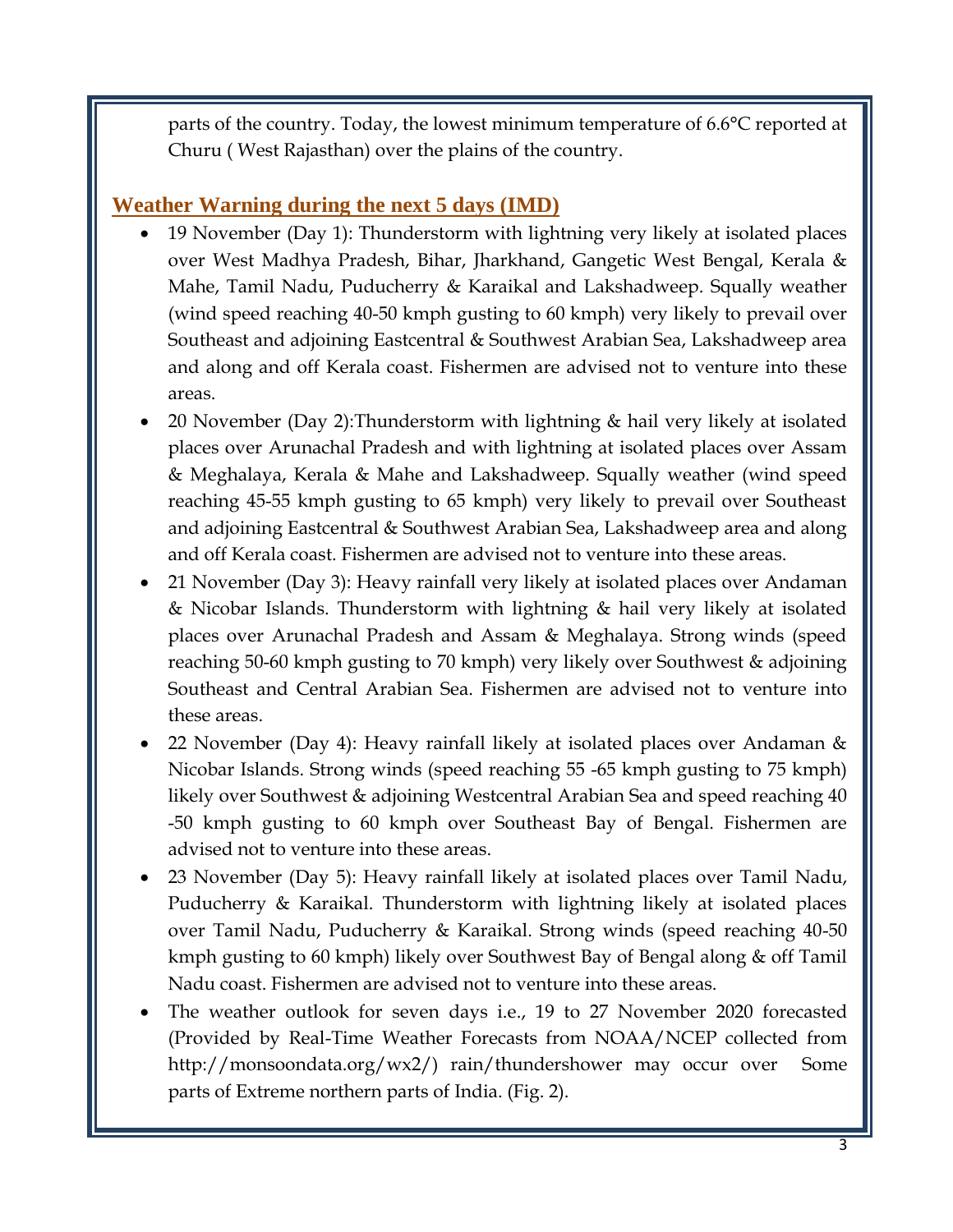# **Agricultural activities (AICRPAM-CRIDA)**

## **Madhya Pradesh**

## **Weather condition:**

High Tmax.: 35°C at Hoshangabad district - Low Tmin.: 10°C at Mandla district - Max. Rainfall: 60 mm in Gwalior district. State received one light shower. - Day Temp.: Normal - Night temp.: 3 C above normal over the state.

### **Contingency measure:**

- General Advice: Suitable time for sowing of Pea/ Lentil/ Gram/ wheat in row to row after seed treatment with Pseudomonas florescence 5 to 6 g/ kg of seed or carbendazim+ dithane M-45 mixture @ 2.5 g/kg of seed Wheat a. Early Maturing Varieties for Irrigated Condition - MP 3366] Lok-1] HD 2864, HD 2932, JW 1202, JW 1203 b. Medium Maturing Varieties for Irrigated Condition & GW-322, GW-273,] MP-1201, MP- 1142, JW 3288, JW 3211, JW 3020, JW 3173. c. Late Maturing Varieties for Rainfed and Semi irrigated Varieties- C- 306, Sujata. Partial irrigated condition with 1-2 irrigation: JW-3211, JW-3288, JW-3173, JW-3020.
- Chickpea: Recommended varieties: Desi: Early maturing: JG-11 JG-12, JG-14, JAKI-9218 . Medium maturing: JG-16, JG-315, JG-63, JG-130. Kabuli: JGK-1, JGK-2, JGK-3, JGK-5. Lentil Recommended varieties: K-75 (Mallika), JL-1, JL-3.
- Mustard: Recommended varieties of mustard% Pusa Mahak, J.M.-03, J.M.-02, Pusa Bold, Jgannath, Pusa Agrani, NRCHB-506.
- Rice: Farmers are advised to monitoring of late mature varieties in the field. If insect pest attack apply plant protection measures as per the advise of scientists from a nearest Krishi Vigyan Kendra. Low duration crop shoud be harwested.
- Arhar: Control measure should apply if infestation of insect pest occurred. For control leaf roller capsule borer, gram pod borer and pod fly insect seen in the field apply 2 ml chlorpyriphos or immidachlopride per lit. Water.
- Vegetables: Prevalence of fruit and shoot borer in solanaceous vegetables consult the scientists of nearby KVK for plant protection measures. Control weeds and apply fertilizer dose.
- Fruits: Application of Fertilizer dose in Mango, Citrus, Guava and Aonla etc. Suitable time for planting of fruit crops.
- Animal Husbandry & Poultry: Prepare hay and silage for storing of fodder. For green fodder sowing of burseem or Lucern crop in the fellow field.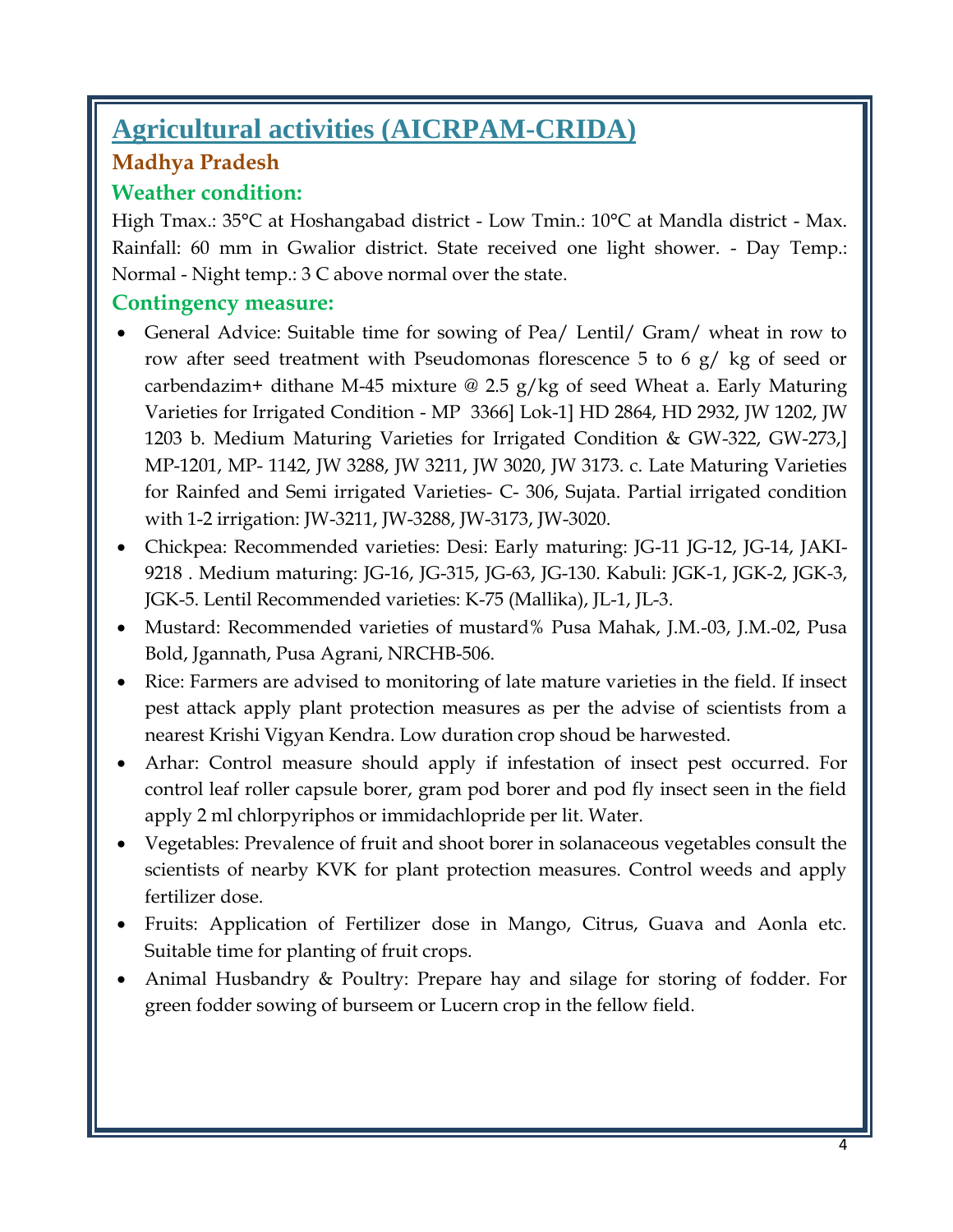

**(Source: IMD).**